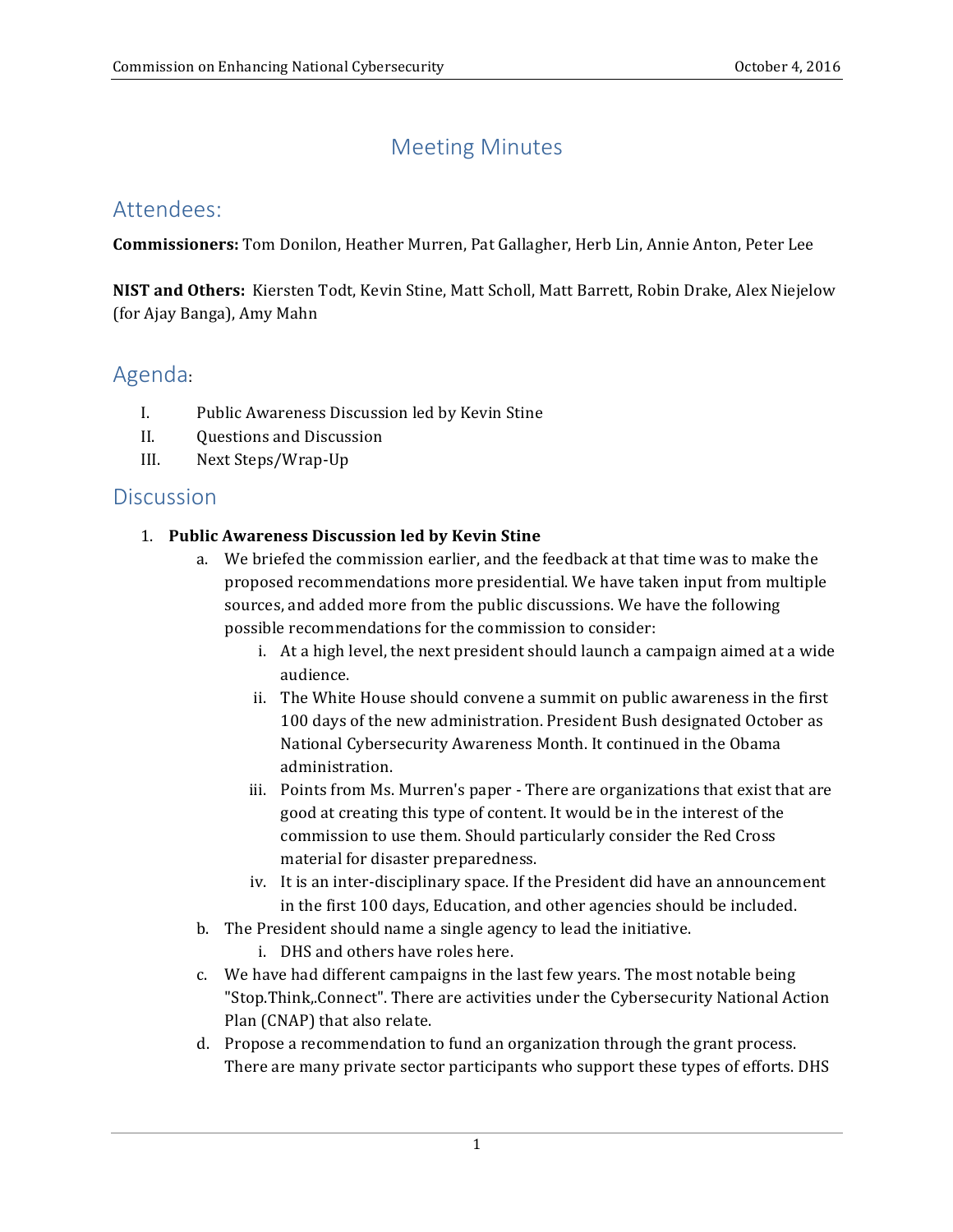is going through a re-up of its grant process, to expand and reinvigorate the existing campaign.

- e. The Peiter (Mudge) and Sara Zatko labelling idea as testified about from the Minnesota meeting - It may warrant its own sub-bullet in the report.
- f. Calls for a series of targeted six-month campaigns. CNAP has related ideas. The White House announced the "Lock Down Your Login" campaign and moved toward focusing on authentication. There will be private sector entities that are supporting the effort announced by the White House, including MasterCard. multi-factor authentication. There is a video with dancing bananas and sharks
- g. At the meeting in Houston, there was public comment to the commission on the complexity of the cybersecurity space, to the effect that more than one campaign may be needed to adequately spread the message.
- h. Propose a recommendation to begin a series of campaigns on safe coding practices. It is new, different and very important. It is important to consider. Building it right, and having greater impact by building better technology.
- i. Tom Donahue brought up at the American University DC meeting the concept of making it easy to do the right thing, hard to do wrong thing, and easy to revert back to the right thing.
- j. Finding the right words to the right audience in the right way is important.

### **2. Questions and Discussion**

- a. **Ms. Murren:** The draft paper accurately characterized my thinking. It may be a way to simplify the buckets in the consumer space. The paper does a good job in laying out the right things. It's a matter of narrowing what we want to say.
- b. Mr. Lin sent a note focusing on consumer conduct and easy to use technology.
	- i. There is a debate on teaching consumers to be more safe vs. not, it's too complex for consumers to understand.
		- 1. Why are systems set up in a way that imposes tension on consumers making choices?
			- a. Generally consumers are aware of the need for security. However, decisions in specific situations can be difficult.
			- b. **Ms. Murren:** The conditions are not mutually exclusive. Informing consumers is important. Informing them should happen regardless of what happens with technology. It is best for everyone if consumers participate in self-protection, it is good for everyone.
		- 2. If it takes a series of campaigns for consumers to be educated, what that means becomes somewhat scary.
			- a. The safe choice in a situation like that, is not to make a choice, even if it means going without a service.
				- 1. Mandatory wording in software gets to be dicey.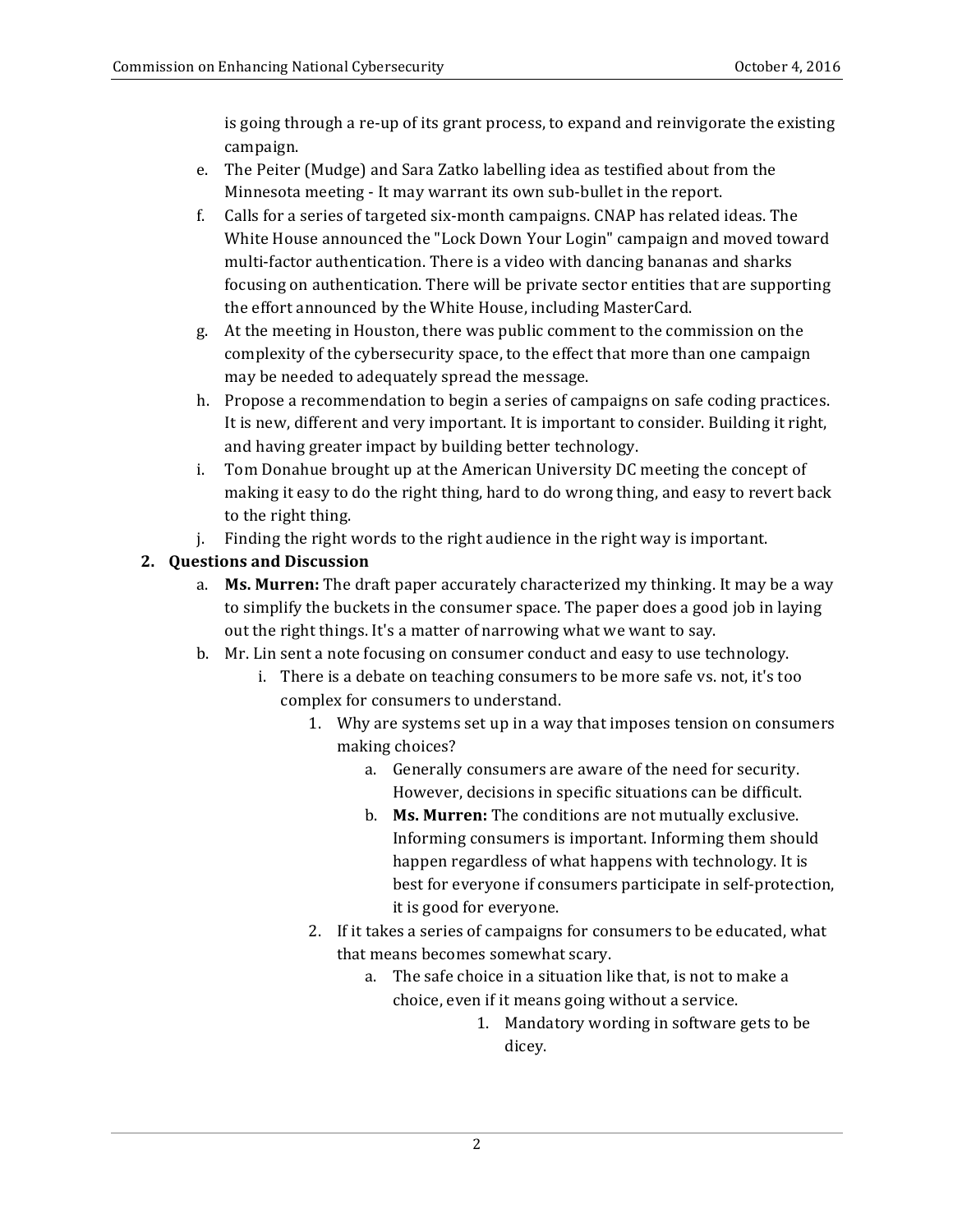- 2. At what point can software become a utility? Mandatory language on software products is difficult.
- b. **Ms. Anton:** Regarding mandatory campaigns for coders It should not be on the consumer to control these choices. It is an interesting path in terms of what we can do, and are we expecting too much from consumers? Maybe calling software a utility would enable us to support them better.
- c. **Mr. Lee:** On the technology side, I don't know how to even start. If we go to Linux OS, in internet of things, does that meet the bar?
- d. We might think about a shared responsibility. Does it resonate with software as utility?
- e. **Ms. Todt:** Where is the burden, and where are the conduct changes most effectively placed?
- f. **Mr. Donilon:** Is this an effective thing to do in terms of consumer education?
	- i. Effectiveness of education?
	- ii. There is a consumer protection aspect. It includes things like the Mudge-Sara Zatko nutrition label proposal. It is a consumer information issue that would be useful.
	- iii. How to encourage security by design, it does lead to better consumer protection. Reducing errors in code.
	- iv. There is also an R&D piece. Tom Donohue touched on an R&D agenda that makes it easier for people to do the right thing, and avoid the bad thing.
	- v. It can make people more biased toward doing the right thing. It underscores the need for research in anything we propose.
- g. **Ms. Todt:** Is there consensus on to consider the proposed nutrition label approach? It should not be framed as mandatory, but rather, a "consumer report" type approach. Informational for consumers, information and market impact.
	- i. **Mr. Lee:** The labelling concept is feasible with the right public awareness. Can we spark viral adoption by vendors for this type of labelling? It has the potential to be very useful.
	- ii. Mr. Gallagher: We are acknowledging humans have a part in the system. It is still devoid of actionable recommendations. It is too focused on awareness. There may be more actionable items to focus on. A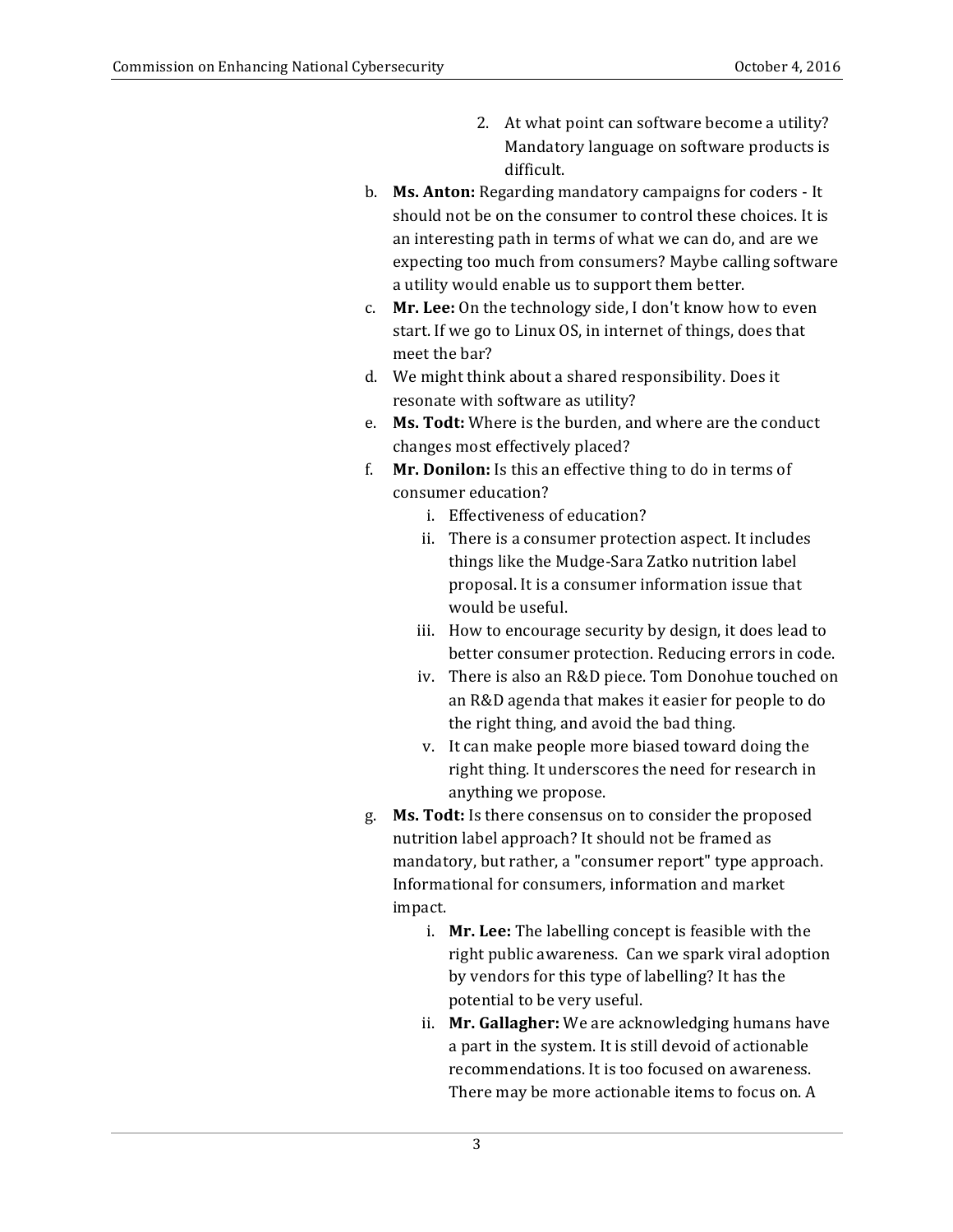market incentive model might help the process. Is there a usability standards framework that applies to security? It might get to Mr. Lee's concern, it can be a one size fits all. The reasoning is good, though.

- iii. **Mr. Donilon:** Staff should look at what we might have in the ecosystem of usability and R&D. We can certainly point out the harms to consumers of insecure software. Perhaps NIST might begin a project on software standards.
- iv. It speaks to the level of care for software. It ought to come from industry. NIST might provide the authority to convene a group to do this. The Software Engineering Association in cooperation with industry.
- v. Engineering has standards for physical infrastructure. Why wouldn't we push for standards in software like there are in other engineering practices?
- vi. It's not software per se, but connected devices that are the target of risk.
	- 1. Many hackers develop exploits for Xbox. You can get physical templates for cutting the right wires to enable cheating.
	- 2. People also use x-ray devices to extract keys. It is not unique to Xbox. It extends to other kinds of devices and software.
	- 3. **Mr. Lee:** It is primarily software that may be susceptible to attack to compromise connected devices. It is too narrow and too broad at the same time. It is difficult to determine what appropriate standards would look like.
- vii. **Mr. Gallagher:** Is there an analogue of the professional engineering license in software? Professional engineering can provide a certification. It has been studied.
- viii. The conclusion of the study was that the certification may have benefits in certain areas, but excludes many people.
- ix. For Microsoft, it is human usability. Microsoft probably has spent a lot of time on usability. Is it an area of study worth identifying? There is an academic community. One of the leaders is Lorrie Cranor of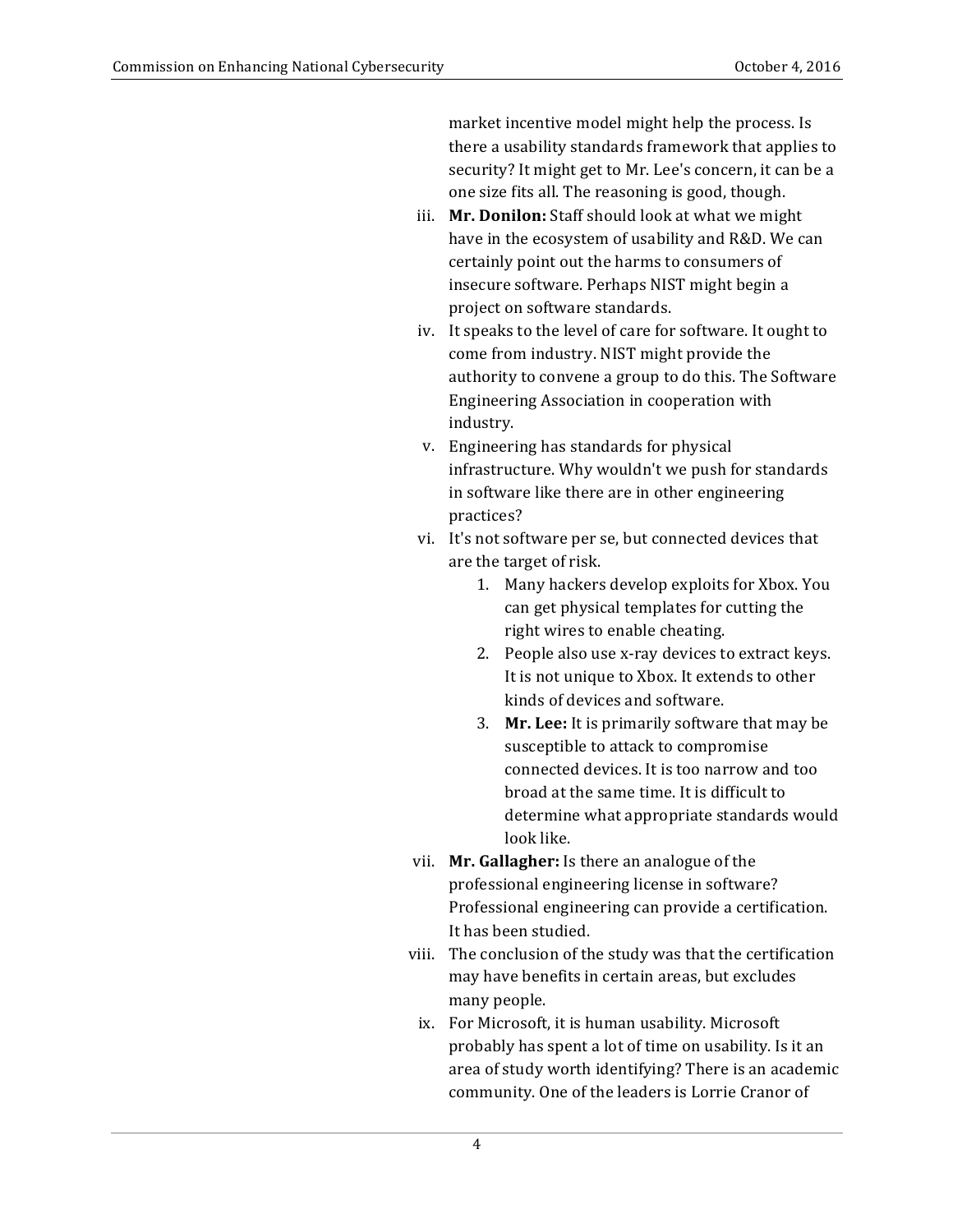Carnegie Mellon. Her work has been influential. Getting behavior to change may be difficult. Part of the required annual training of every employee, is training on cyber, including how to handle phishing and those types of attacks. It supports the idea that public awareness has value.

- x. Lorrie Cranor has written on privacy. It may be good to have her speak to the commission.
- xi. **Mr. Lee:** We need to remember the testimony from Defense Advanced Research Projects Agency (DARPA) and National Security Agency (NSA) from the last hearing. Automated software checking is an R&D priority.
- xii. **Ms. Murren:** A lot of what we're talking about will require a lot of investment for government and others. There will need to be some public support for those efforts. Public awareness needs support, and will provide a platform for additional support.
- xiii. **Mr. Donilon:** We also have testimony from Ted Schlein. He has been pressing for a numerical assessment system for some time. Does that add to the labeling idea?
- xiv. **Ms. Murren:** Usability testing can be in support of consumer report awareness.
- xv. Staff should provide more specificity in the content on what the proposed campaign might be.
- h. Other questions? We have several potentially important what level of consumer awareness is needed now. Calling for awareness is important now. Setting standards in the industry is tremendous, if it can be accomplished. proposed recommendations. We may not need to arbitrate
- i. Have we circulated Mike Daniel's new ideas? Clean pipes initiative - builds on Rob Knake's paper from a year ago. Having the ISPs be responsible in some way for known malicious activities in their infrastructure. The White House has talked to the FTC about this. The commission can expect proposed recommendations to provide clean networks as utilities provide clean infrastructure.
- **Mr. Lin:** The mandate is half the battle. Some subsidy might be needed to assist with cleaning up. The same requirements need to be imposed on all. j.
- k. It came up in some of the discussions. The tragedy of the commons applies. They all need to do it or not. Since we are